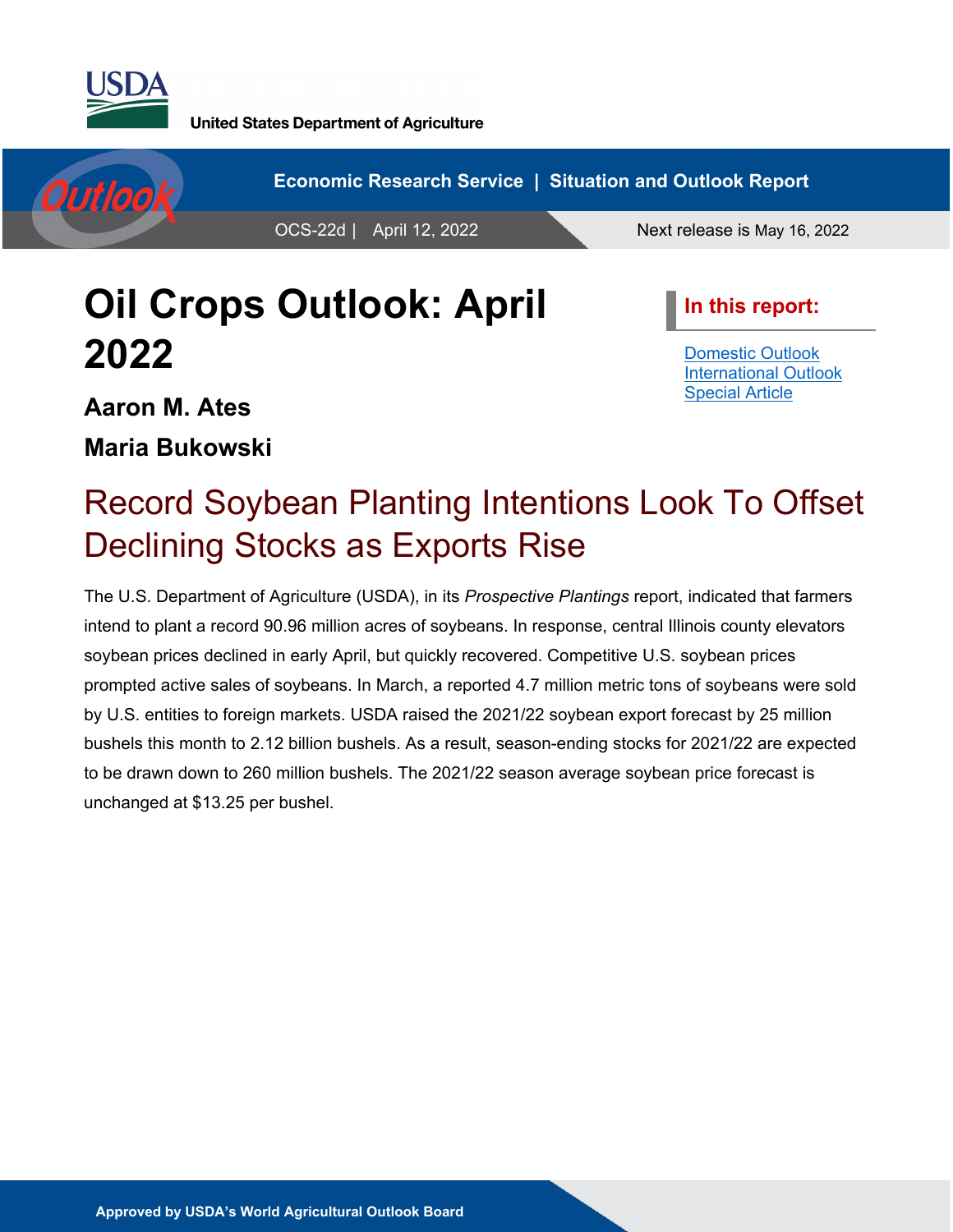





Note: Asterisk (\*) denotes forecasts. Source: USDA, World Agricultural Outlook Board, *World Agricultural Supply and Demand Estimates*.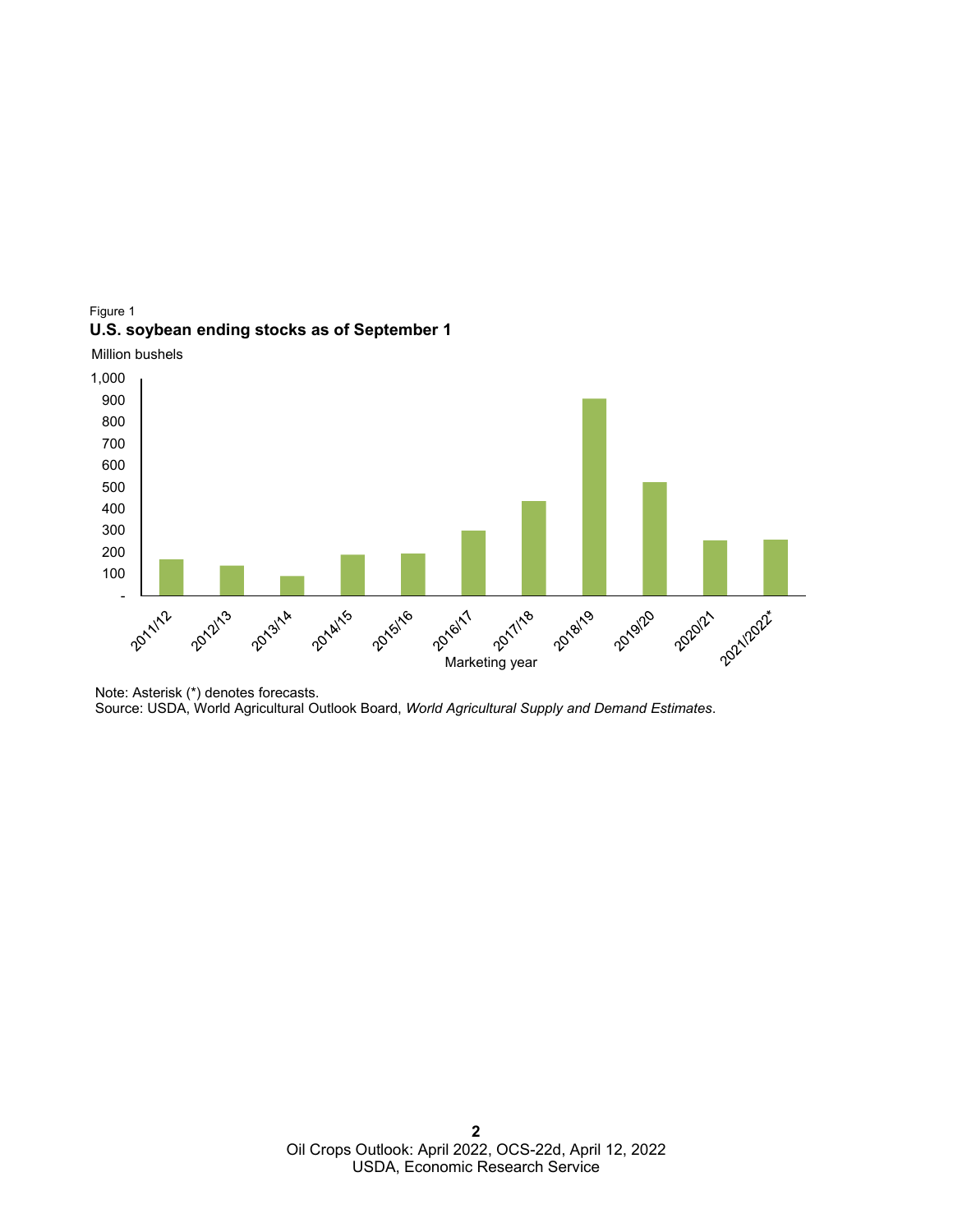## <span id="page-2-0"></span>Domestic Outlook

## Record High Oilseed Sowing Intentions for 2022/23

U.S. farmers indicated their intentions to plant a record 90.96 million acres of soybeans in 2022/23, up from 87.12 million last year. If this materializes, planted soybean area would exceed corn planting for the second time in more than 15 years. The largest increase would occur in the Midwest, where the acreage of corn, sorghum, and other wheat could decline. For the majority of soybean-producing States, intended soybean area is up with several States (Illinois, Ohio, Michigan, Nebraska, Missouri, Kentucky, and South Dakota) expecting a record soybean planted area. Although prices for all oil crops are at a record high this year, high input costs for alternative crops are a major concern. Farmers in the Eastern Corn Belt intended to plant a record 26.65 million acres which is 1.25 million higher than last year, or a 4.9 percent increase. Similarly, farmers in the Western Corn Belt intend to increase their planted soybean area by 1.05 million acres to 24.5 million. In the Delta region, farmers also intend to plant more soybeans this year, targeting 6.8 million acres. The only State intending to see a decline in 2022 soybean-planted acreage is North Dakota.

Additionally, a soybean acreage increase could be supported by higher double cropping of soybeans as the planting of winter wheat last fall increased by 0.59 million acres.



### Figure 2 **Soybean planted acres by regions**

Notes: Delta: Arkansas, Louisiana, Mississippi, Eastern Corn Belt: Illinois, Indiana, Ohio, Michigan, and Wisconsin, Western Corn Belt: Iowa, Minnesota, Missouri, and Central Plains: Kansas and Nebraska, Northern Plains: North Dakota and South Dakota. Asterisk (\*) denotes March 1 planting intentions. Source: USDA, Economic Research Service using data from USDA, National Agricultural Statistics Service Quick Stats Database.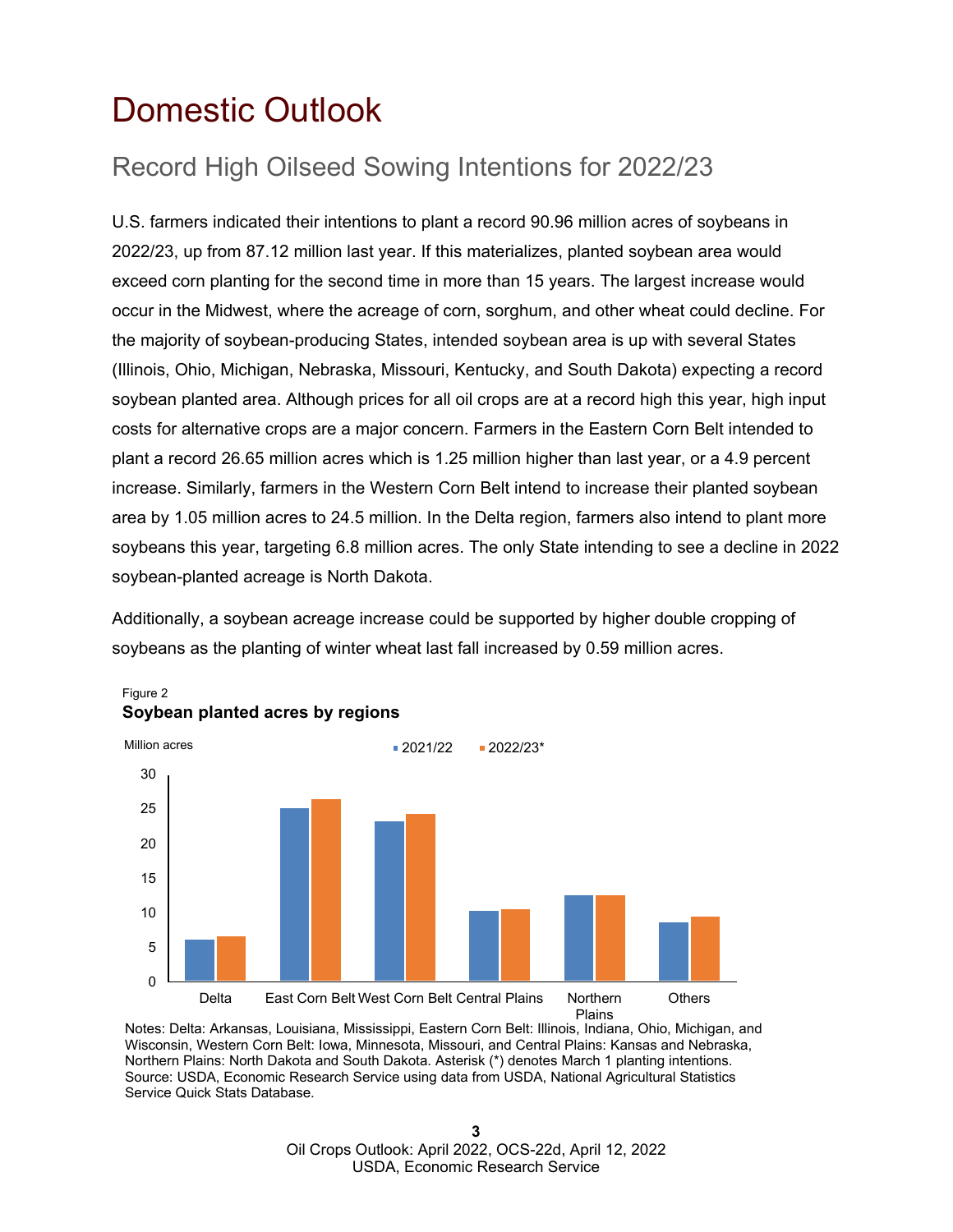The total principal crops are expected to increase by 0.2 million acres to 317.4 million. Also, USDA's Prospective Plantings report indicated that U.S. farmers intend to plant more acres of other oilseeds. Canola acres are expected to marginally increase to 2.158 million acres with North Dakota accounting for 1.76 million acres, or 82 percent of total sown acreage.

Increases in sunflowerseed and flaxseed intended plantings are seen exceeding 10 percent as farm prices have strengthened above last year's levels. Each crop is expected to have tight stocks carried over from 2021/22 harvests. Current cash prices for sunflowerseed received by farmers are 50 percent higher than last year at around \$32 per hundred weight (cwt). As a result, farmers intend to increase their 2022 sunflowerseed plantings to 1.42 million acres, up 127.5 thousand acres from last year. The sunflowerseed oil variety would increase 8 percent and reach 1.27 million acres while sunflowerseed nonoil type would jump 29 percent to 142 thousand acres. North Dakota would account for 85 percent of the increase in sunflower acreage. Similarly, flaxseed plantings are anticipated to increase to 360 thousand acres in 2022. All of the increase would occur in North Dakota, the top flaxseed-producing State.

U.S. cotton farmers indicate they are likely to sow 12.23 million acres in 2022, 9 percent more than last year. The increase in sown cotton acreage would be in almost all cotton producing States. Farmers in Texas and Georgia indicated that they would plant 7 percent and 3 percent more acres, respectively—reaching 6.8 million and 1.2 million acres. Peanut plantings may decline marginally in 2022 to 1.57 million acres, as farmers intend to plant alternative crops with lower input costs. Georgia, Alabama, and Florida expect to plant less peanuts than last year, while Texas and South Carolina intend to plant more acres of peanuts.

USDA's latest *Grain Stocks* report indicated that U.S. soybean stocks as of March 1 were 1.93 billion bushels or 23.7 percent higher than the same period last year. Nearly 39 percent of the total soybean stocks were kept on farms, which is up 156 million bushels from last year. The 1.22 billion-bushel reduction from December 1 soybean stocks reflects the second largest use between December and March.

## U.S. Soybean Demand Increases

Soybean prices have declined over the last couple weeks on a better-than-expected *Prospective Planting* report issued by the National Agricultural Statistics Service (NASS). In central Illinois, soybean values in the first week of April were averaging \$0.59 lower than last month at \$15.95 per bushel, but \$1.26 higher than a year ago. The 2021/22 national average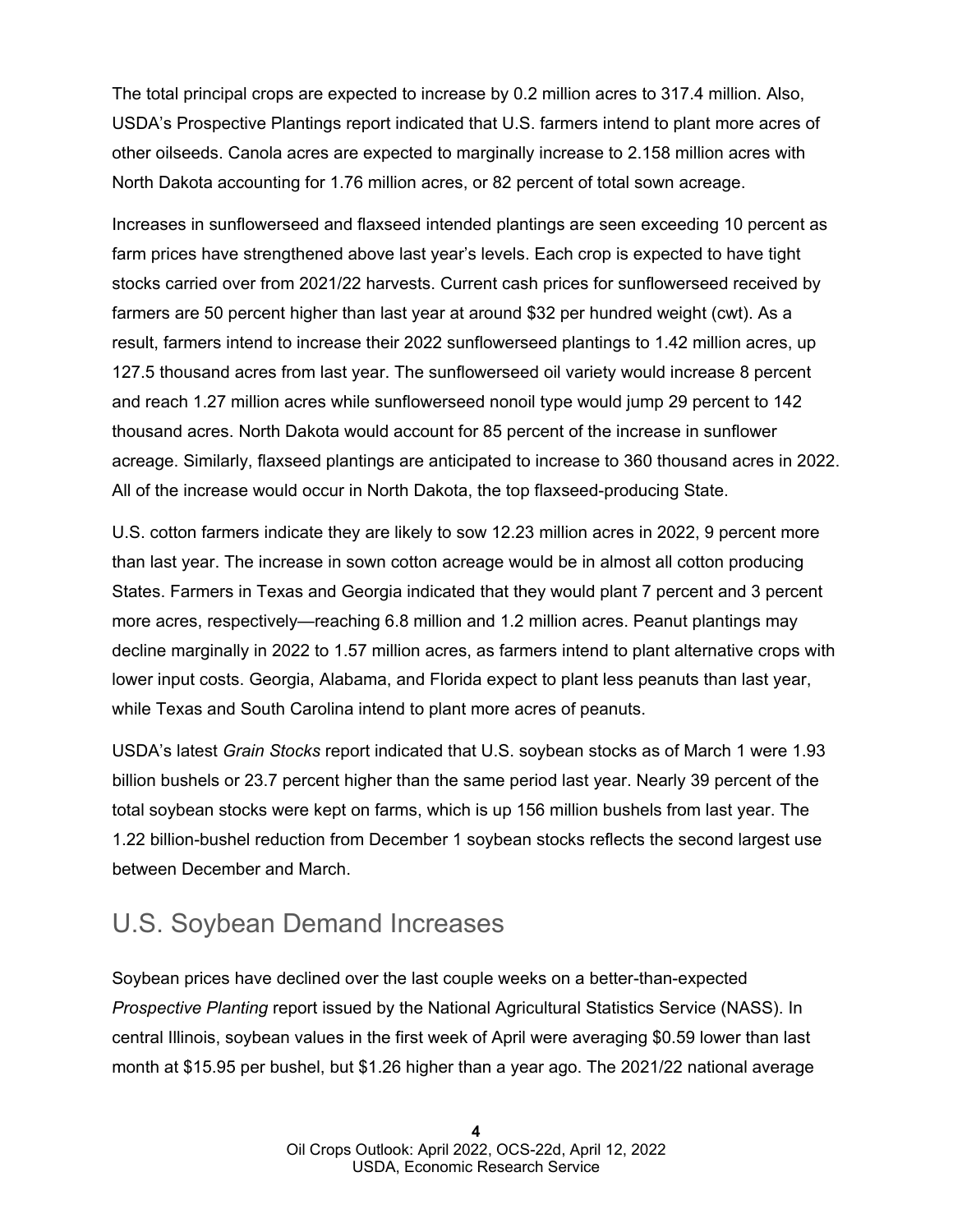price received by U.S. soybean farmers is projected at \$13.25 per bushel, unchanged from last month's forecast.

Despite higher-than-average prices, domestic soybean demand remains strong. In February, U.S processors crushed 174.4 million bushels of soybeans, or 10.1 million bushels more than February 2021. During the first half of 2021/22, soybean crushing totaled 1,118.6 million bushels—a half percent increase from a year ago. Expectations of increased crush volume in the second half of the marketing year suggests processors will reach the 2021/22 soybean crush forecast, which remains unchanged this month at 2,215 million bushels.

U.S. soybean export shipments totaled 44.4 million metric tons as of March 31, 10.7 million metric tons below last year. The United States has benefitted from a worsening soybean outlook supply in Brazil as weekly sales have picked up in recent weeks—particularly to China. USDA raises the 2021/22 soybean export forecast by 25 million bushels this month to 2,115 million. With soybean exports projected higher this month and crush unchanged, season-ending stocks for 2021/22 are drawn down to 260 million bushels.

In March, U.S. export sales and shipments of soybean oil accelerated. Exports to India—a rare buyer—totaled 48.8 thousand tons in March and boosted U.S. export prospects for soybean oil. Total commitments for U.S. soybean oil totaled 640,000 metric tons as of March 31. Thus, USDA raised its 2021/22 soybean oil export forecast by 100 million pounds to 1,725 million. The domestic use of soybean oil continues as expected, hence the domestic consumption of soybean oil for 2021/22 marketing year was left unchanged at 25,085 million pounds. The strength in global prices of vegetable oils has kept U.S. domestic soybean oil prices firm. Central Illinois crude soybean oil prices increased in March by 7.75 percent to \$0.76 per pound. USDA has revised the season-average soybean oil price up to 70 cents per pound from 68 cents last month.

In contrast, the U.S. soybean meal export program is lagging as South America soybean meal is priced more competitively to major import markets. The 2021/22 U.S. soybean meal export forecast was reduced by 0.2 million to 14.2 million tons. In addition, the soybean meal import forecast was revised upward by 50,000 tons this month to 500,000. Year-to-date soybean meal domestic disappearance is higher than the same period last year. As a result, the outlook for 2021/22 domestic soybean meal use is revised up by 0.2 million short tons to 38.1 million. Central Illinois soybean meal prices averaged nearly \$494 per short ton in March which is high for this time of the year. However, average cash prices have declined in the first week of April.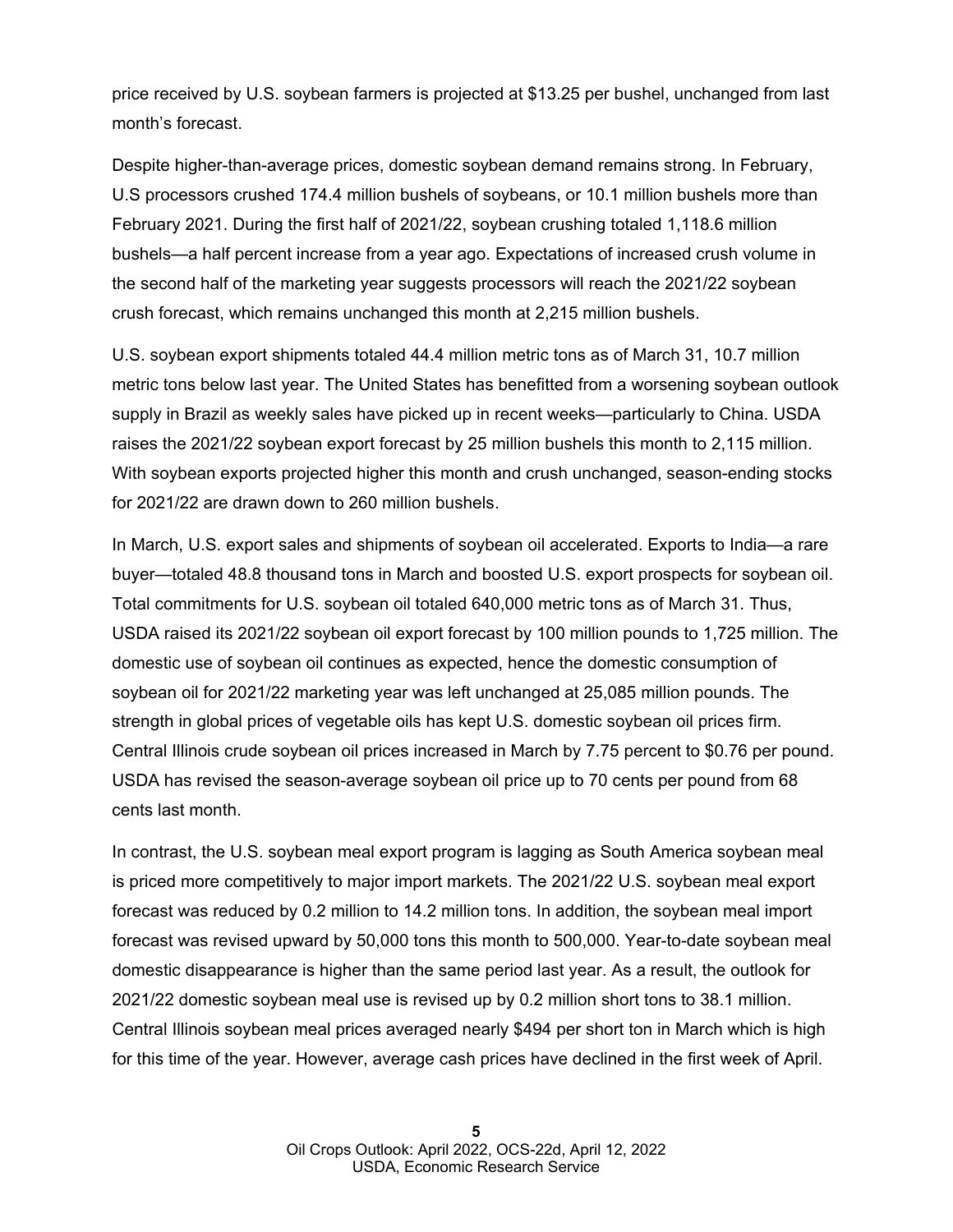Nevertheless, the 2021/22 soybean meal price forecast was left unchanged from the previous month at \$420 per short ton.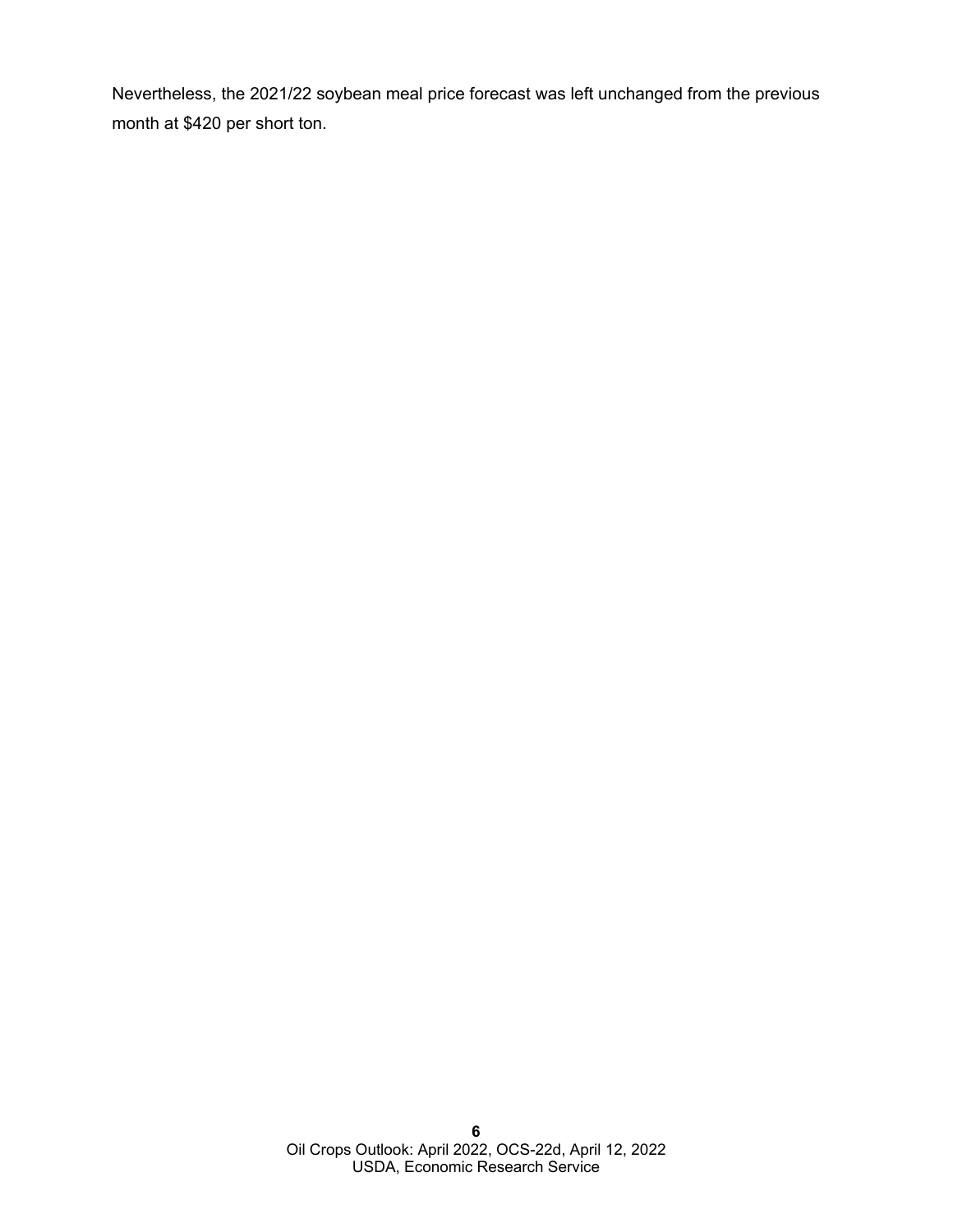## <span id="page-6-0"></span>International Outlook

## Soybean Demand Weakens in China

Reports from China's' National Grain and Oil Information Centre indicate that soybean crush rates continue to drop, posting 3 consecutive weeks of decline. Year to date, soybean crush volumes are down over 4.5 million metric tons from last year. Poor crush margins, driven by high soybean prices, along with weaker demand from China's swine and poultry sectors are the main contributing factors. For these reasons, the 2021/22 soybean crush estimate in China is reduced by 3 million metric tons to 89 million. This lowers the soybean meal and oil production estimates by nearly 2.38 million metric tons to 70.48 million and 536,000 metric tons to 15.95 million, respectively. Moreover, the weakening soybean demand has resulted in a lower 2021/22 soybean import estimate for China, down from 94 million metric tons last month to 91 million.

## Palm Oil Production Expected To Increase in Indonesia and **Malaysia**

Palm oil production in Malaysia has recently been hindered, particularly during the 2020/21 marketing year, due to their reliance on migrant workers. The Government of Malaysia has been working with Bangladesh and Indonesia to solidify memorandums of understanding to reintegrate workers from these countries into the workforce. The current labor outlook suggests that migrant workers will re-enter the Malaysian workforce in May or June 2022. If realized, this will be timely as palm oil harvest begins to ramp up and palm oil prices continue to rally. Since Russia invaded Ukraine, average Malaysian (free on board (FOB)) palm oil prices have risen roughly 15 percent, averaging \$1,778 per ton in March. The prospect of a larger workforce and higher prices has lifted the 2021/22 Malaysian palm oil production forecast by 0.3 million metric tons to 19 million.

High prices are expected to boost Indonesian palm oil production in 2021/22. Harvested acreage is projected to increase by 200,000 hectares from last month's estimate to 12.3 million hectares, lifting the production estimate from 44.5 to 45.5 million metric tons. This would be a 2 million metric ton increase, or 4.6 percent, in Indonesian palm oil production from 2020/21.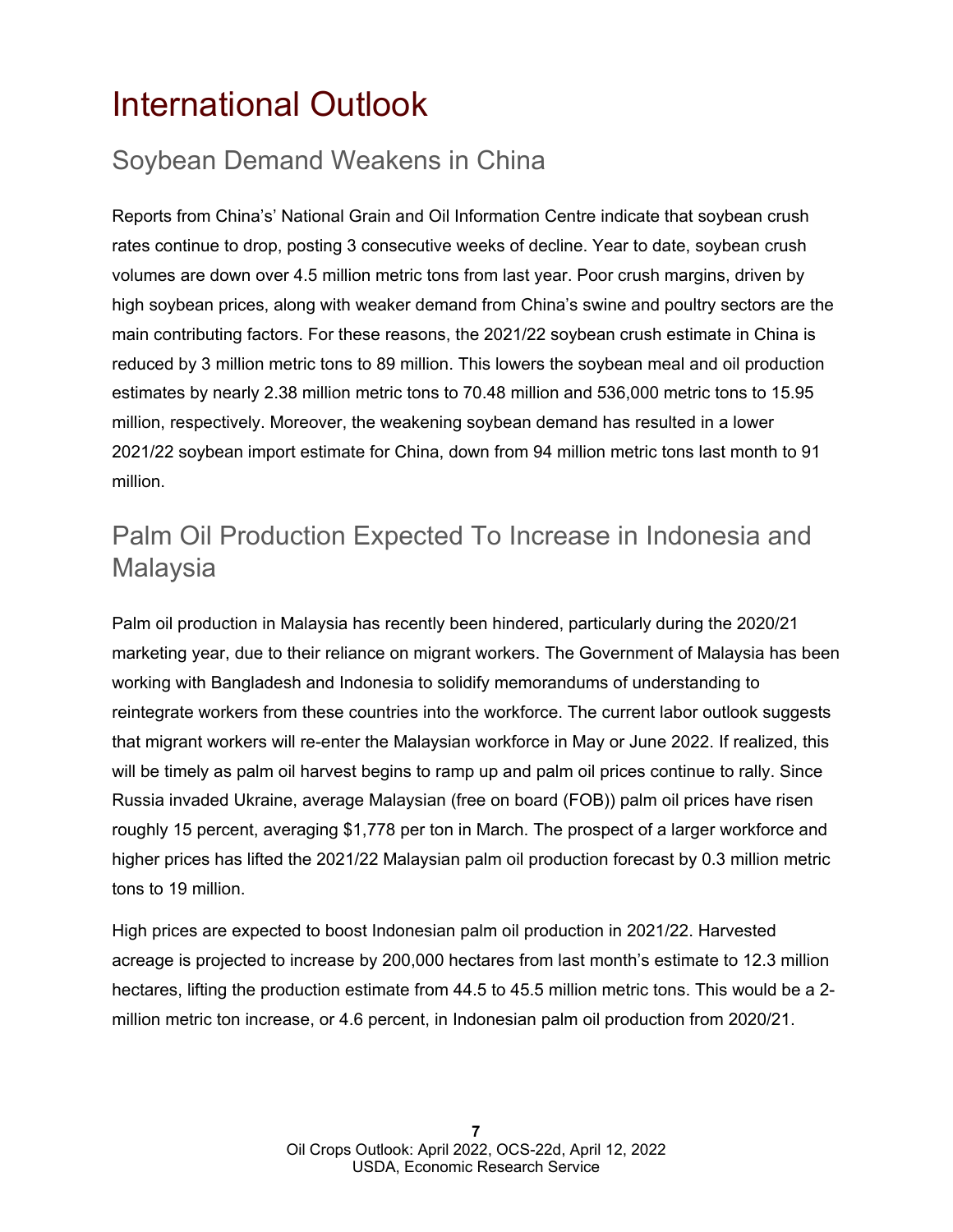### Figure 3 **Global palm oil production**



Note: Asterisk (\*) denotes forecast.

Source: USDA, Economic Research Service using data from USDA, Foreign Agricultural Service, *Production, Supply, and Distribution* database, April 2022.

## Precipitation in South America Too Late for Some Crops

Major South American soybean-producing countries received much needed rain during March. While this will benefit the second Paraguayan soybean crop, the first crop was severely damaged by the intense heat and drought. Moreover, crops in southern Brazil are reportedly past the flowering stage in below average condition.

Brazilian soybean yield estimates are reduced for the 2021/22 soybean crop in Brazil from 3.13 metric tons per hectare to 3.06 metric tons per hectare. Despite a slight increase of 200,000 in the harvested acreage forecast, poor yields are seen decreasing production by 2 million metric tons to 125 million this month. Lower supply combined with decreased demand for soybeans by China has resulted in a 2.75-million metric ton decrease in the 2021/22 soybean export forecast for Brazil to 82.75 million. This would be a 1.1-million metric ton increase from last year's soybean export program.

Brazil is expected to slightly offset lost soybean exports by crushing an additional 1 million metric tons of soybeans, totaling 47.25 million metric tons. Taking advantage of high soybean meal prices, Brazil is expected to increase soybean meal and oil exports by 750,000 and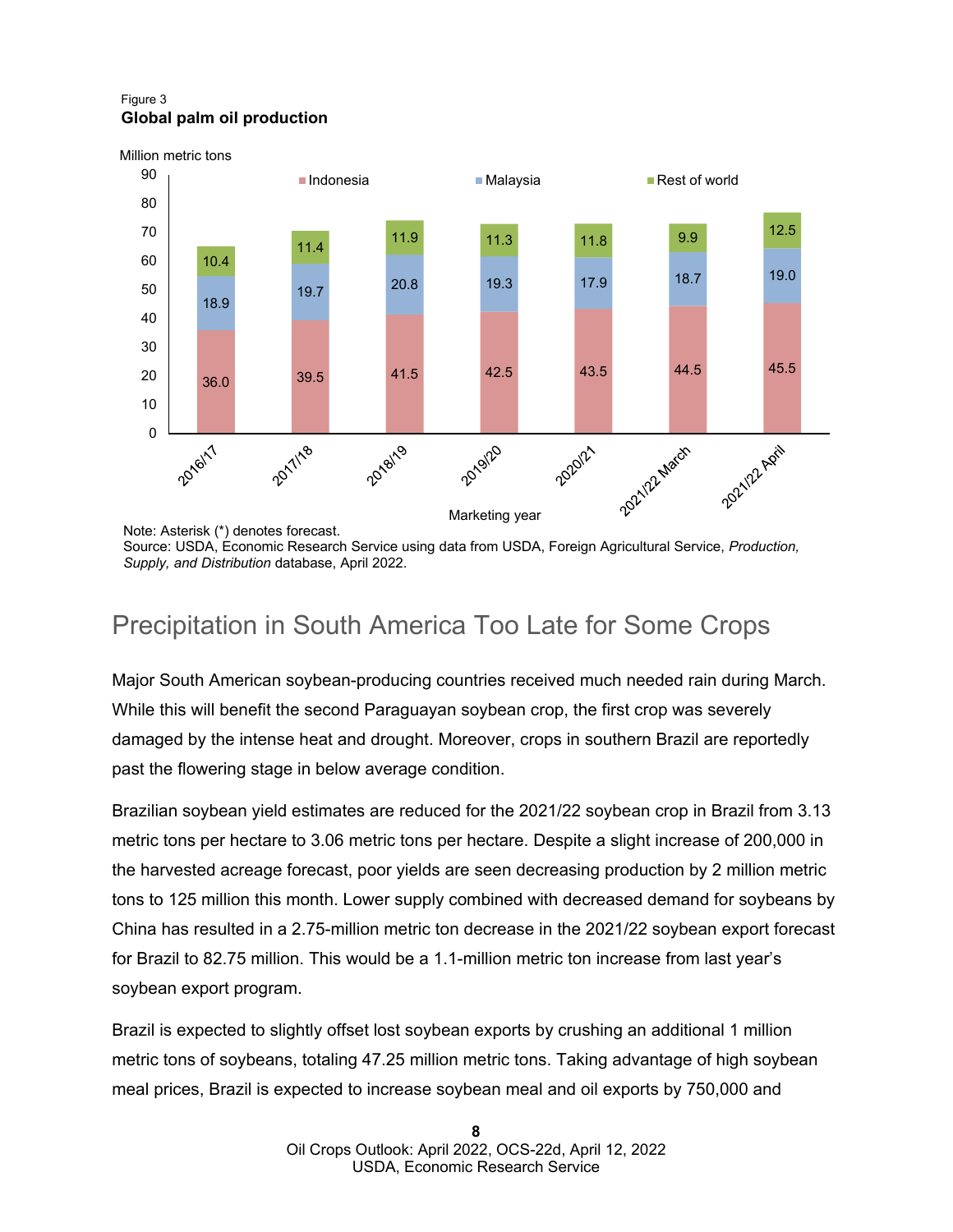125,000 metric tons, respectively. This raises the 2021/22 soybean meal export forecast total to 17.25 million metric tons and 1.83 million metric tons for soybean oil.

The Paraguayan 2021/22 soybean production estimate is lowered by 1.1 million metric tons to 4.2 million. Soybean exports are forecast down by 700,000 metric tons to 2.9 million and crush is lowered by 300,000 million metric tons to 1.55 million. The resulting decrease in soybean meal and oil reduces the respective Paraguayan exports by 200,000 and 55,000 metric tons to 900,000 and 300,000 metric tons.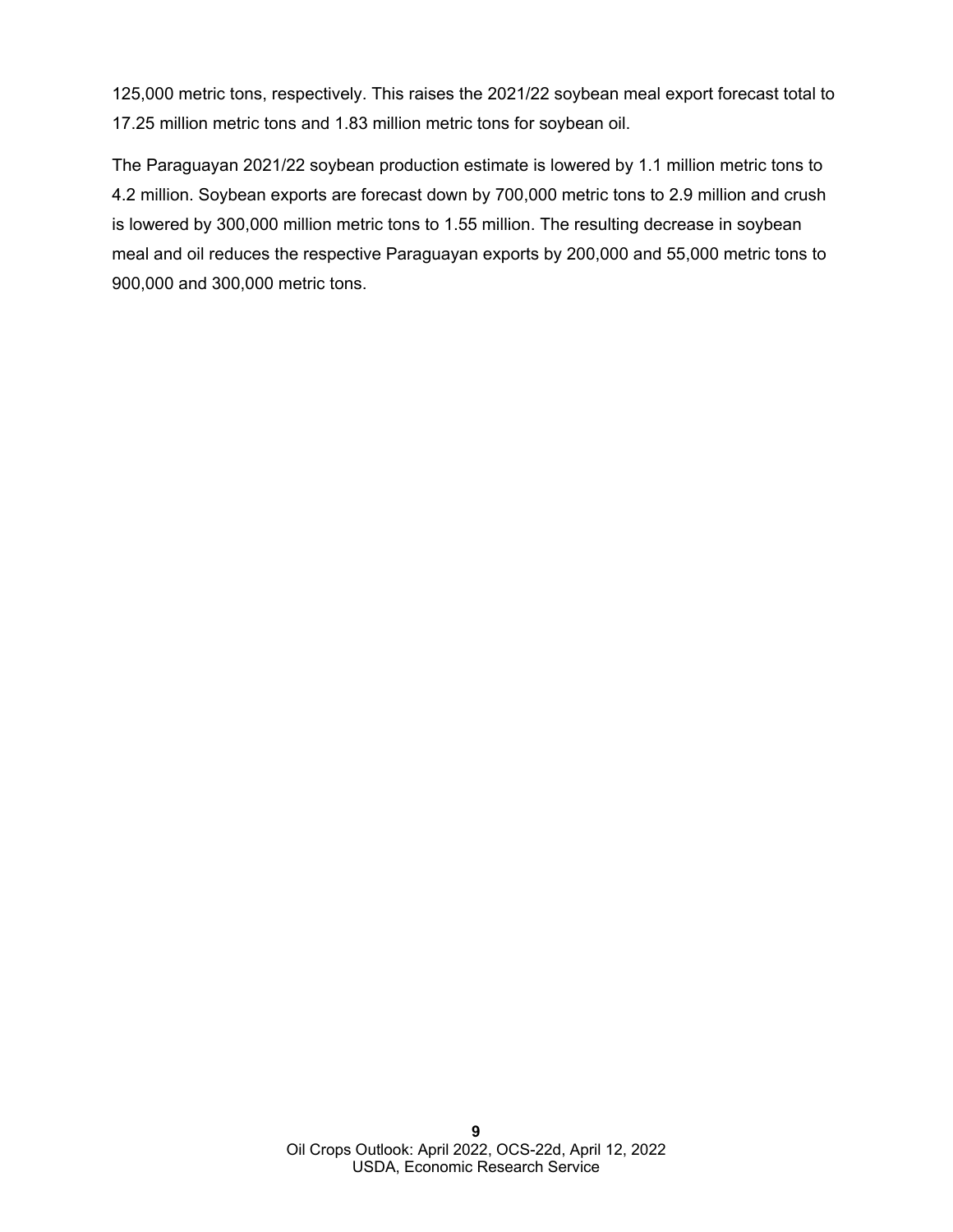## <span id="page-9-0"></span>Special Article: *Sunflower Oil and Its Contribution to the Global Vegetable Oil Market*

### **Summary**

Due to its status as a non-genetically modified (GM) vegetable oil, sunflower oil has historically been a premium-priced oil in many import markets. Sunflower oil accounts for 12 percent of global food oil consumption and 9 percent of total oil consumption (including biofuels and other industrial use) in a typical year. Ukraine is one of the major producers and exporters of sunflower oil. Ukrainian sunflower oil exports account for 50 percent of global sunflower oil trade, which contributes about 3 percent to the global consumption of major vegetable oils. The events in Ukraine escalated an already tight vegetable oil market. Global vegetable oil prices skyrocketed in the last 5 weeks to record levels, further escalating inflation and growing concern for food supplies in many countries. The conflict between Ukraine and Russia has significantly increased the uncertainty of the agricultural supply and demand conditions in the region and globally. As a result, impacts are assessed and adjusted on a month-to-month basis.

### **Prices**

Sunflower oil prices in Rotterdam have swelled by over \$1,000 dollars, just in March, to a record price of \$2,570 per metric ton in anticipation of lower supplies spurred by the Russia-Ukraine conflict. With limited port access in the Black Sea, reduced sunflowerseed crush, and potentially reduced new crop plantings, sunflower oil prices are likely to remain high in the coming months.

Historically, sunflower oil is a premium-priced oil in many import markets due to its status as a non-GM oil. It is the preferred oil in markets throughout the Middle East and North Africa with consumption growing rapidly in India and China. The record sunflower oil prices are expected to result in the consumption of alternative oils like canola, soybean, and palm oil. Since they are main substitutes, international soybean and palm oil prices followed suit and increased this month by \$219 and \$238 per metric ton, respectively. Soybean oil nearby prices (FOB Brazil) surged to \$1,752 per ton in March, which is \$551 higher than the same period last year, a 46 percent increase. Similarly, palm oil prices (FOB Malaysia) have advanced to \$1,778 per metric ton, 72 percent higher than in March 2021 and the highest since 2007/2008. In addition to this, the high prices will ration overall vegetable oil consumption and/or reduce the waste of vegetable oil by extending its usage in frying/cooking in certain markets.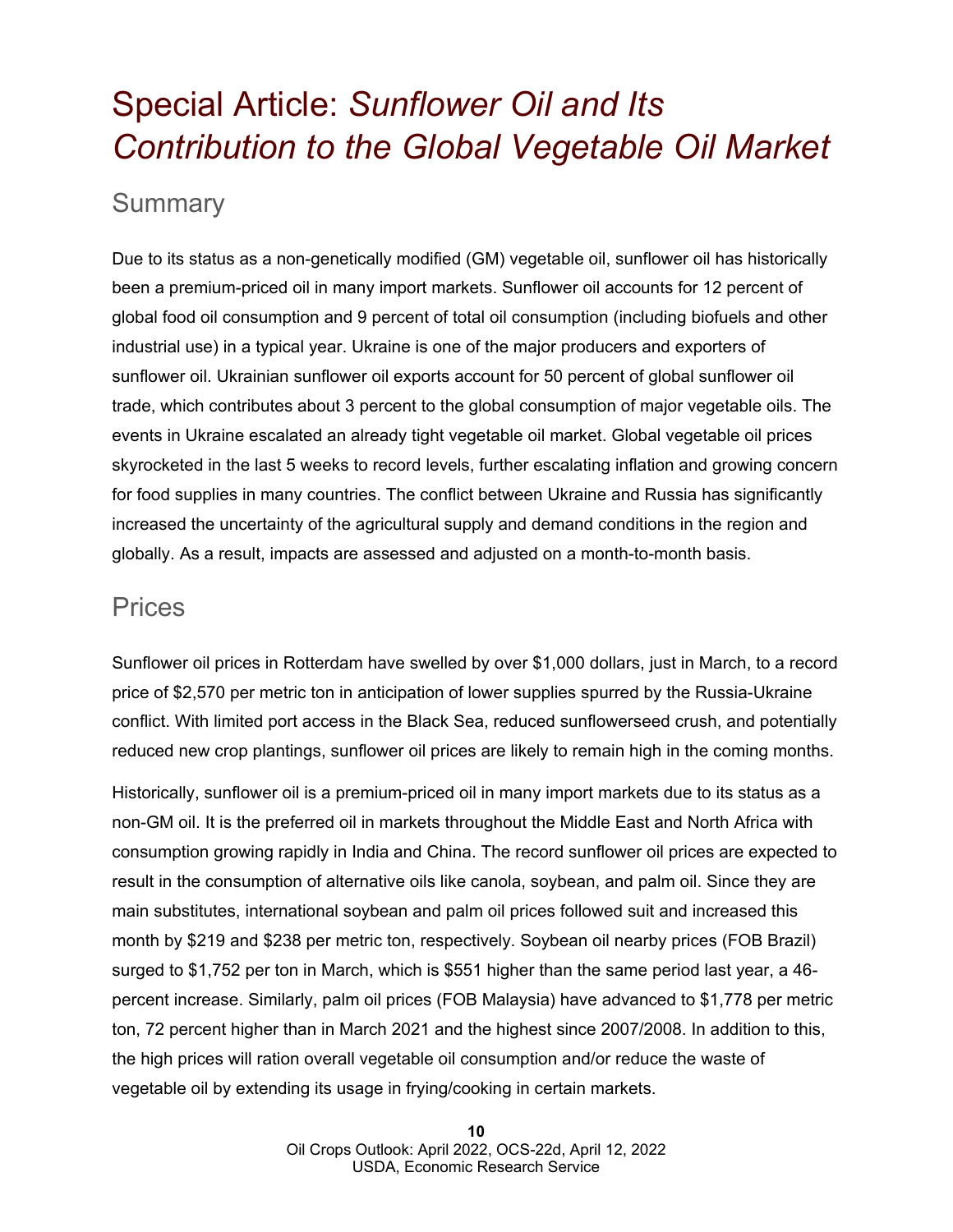#### Figure 1 **Historical monthly average vegetable oil prices**



Notes: RBD: refined bleached deodorized. FOB: Free On Board. Source: USDA, Economic Research Service using data from International Grains Council and Oil World.

## Supply and Demand

Global sunflower oil production reached 19.1 million metric tons in the 2020/21 marketing year, accounting for 9 percent of global vegetable oil production (206.5 million tons). Ukraine produced 5.9 million tons, or 30 percent, of the total global sunflower oil in 2020/21. Even so, this is only 3 percent of global vegetable oil production, as seen in figure 2 and figure 3.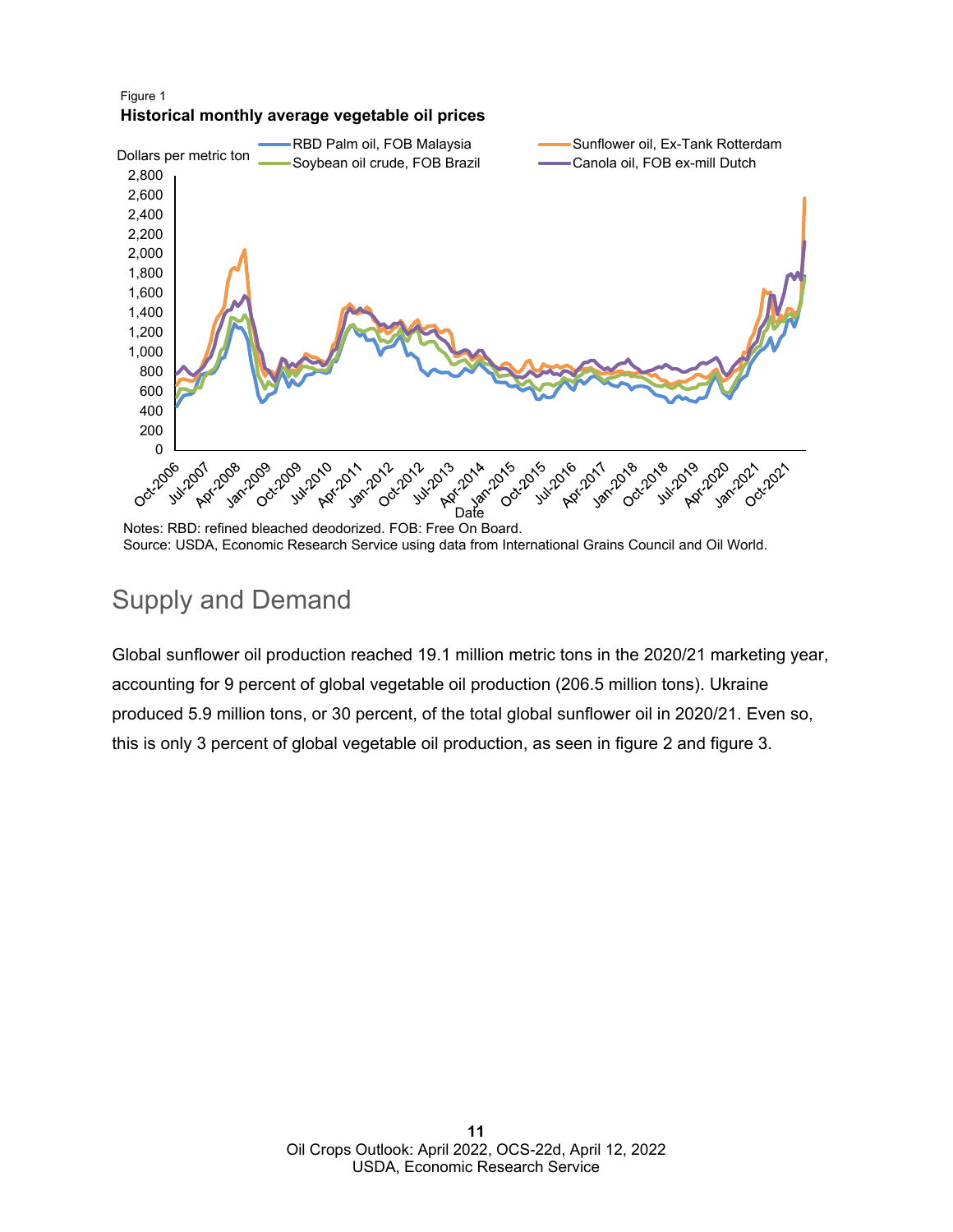

Source: USDA, Economic Research Service using data from USDA, Foreign Agricultural Service, *Production, Supply, and Distribution* database, April 2022.

#### Figure 3

### **Ukrainian sunflower oil production share in global major vegetable oils production**

Million metric tons



Note: Asterisk (\*) denotes forecast.

Source: USDA, Economic Research Service using data from USDA, Foreign Agricultural Service, *Production, Supply, and Distribution* database, April 2022.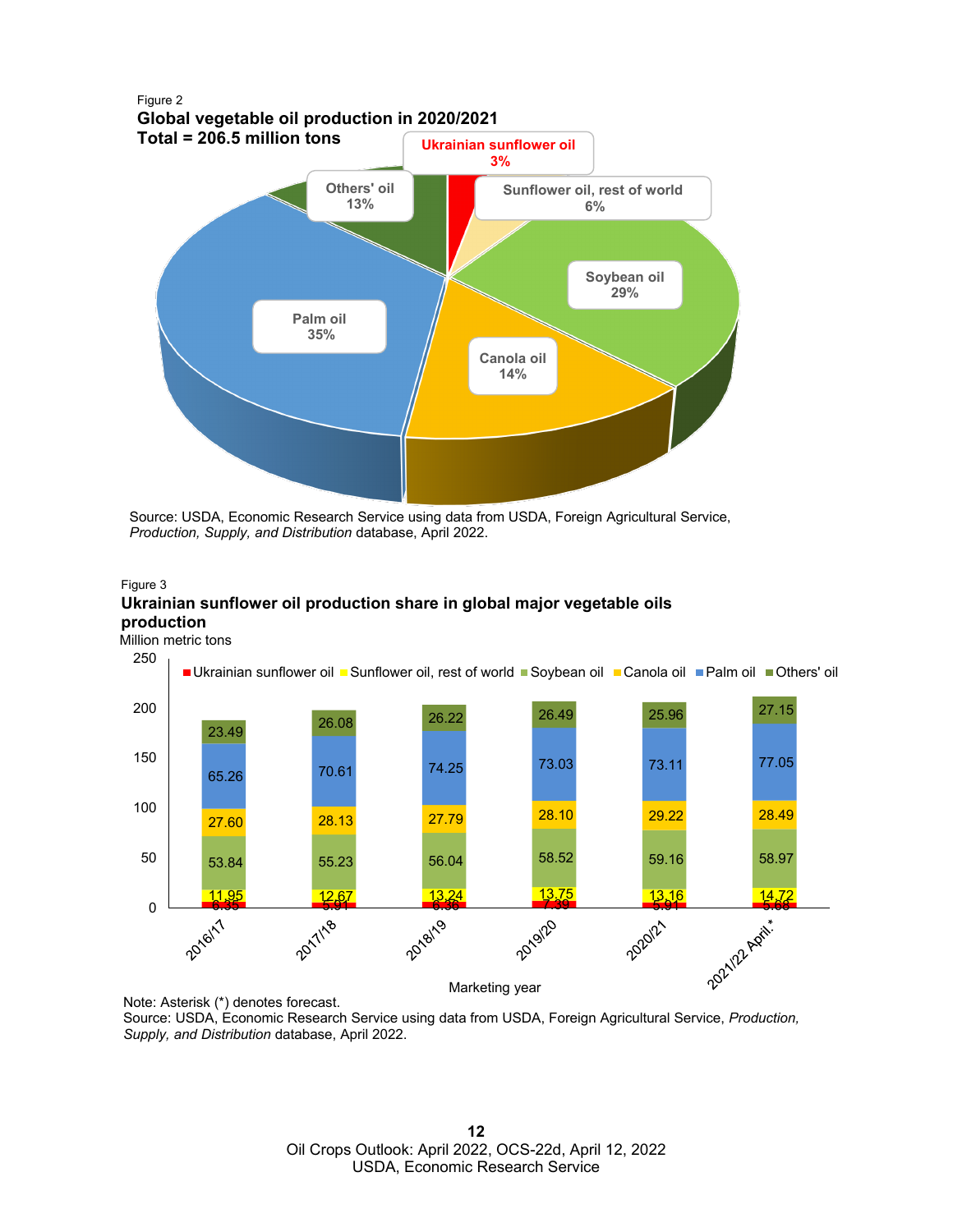In the 2021/22 marketing year, global sunflower oil production is expected to increase by 1.3 million tons, reaching 20.39 million tons, assuming Ukraine will supply 5.68 million tons. It should be noted that the forecasts for Ukraine are adjusted on a month-by-month basis. At the same time, global vegetable oil production is forecast to increase by about 5.5 million tons, to 212.04 million tons. Palm oil production is a major contributor to the growth in global vegetable oil production. It is expected to expand by 3.9 million tons to 77.05 million tons. Soybean oil production accounts for about 29 percent of global vegetable oil production but is expected to marginally decline in 2021/22 by 0.19 million tons to 58.97 million tons. Canola oil is forecast at 28.49 million tons, down 0.73 million, mainly due to lower crush in Canada affected by last year's drought. Tight markets for these other oils are accentuating the price reaction to the inaccessibility of supplies from Ukraine.

Ukraine exports nearly 90 percent of their sunflower oil production and accounts for 3.5 percent of the global food use of vegetable oil. Although this is not insignificant, palm and soybean oil are more widely used in food products, contributing 33 and 31 percent, respectively, to global consumption.



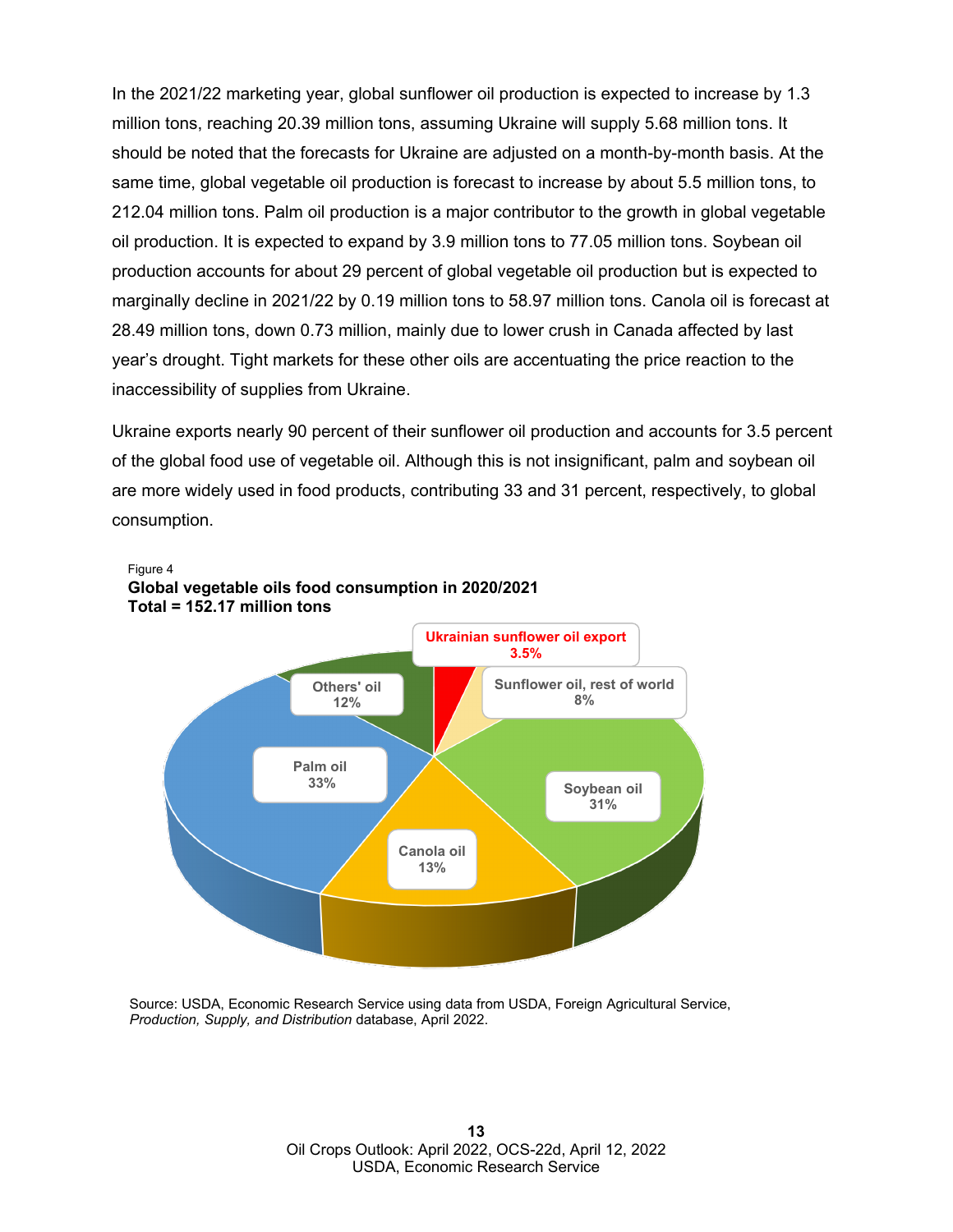#### Figure 5 **Ukrainian sunflower oil export contribution to global consumption of major vegetable oils**



Note: Asterisk (\*) denotes forecast. Source: USDA, Economic Research Service using data from USDA, Foreign Agricultural Service, *Production, Supply, and Distribution* database, April 2022.

A lower supply of Ukrainian sunflower oil can be substituted with other vegetable oils, including canola, soybean, and palm oils, among others. However, finding substitutes this year will be challenging in a market facing tight vegetable oil supplies resulting from droughts in Canada and South America, and from the palm oil production issues.

In 2020/21, Ukraine's primary export markets for sunflower oil included India, the European Union (EU), China, Iraq, and other Middle Eastern and North African countries. To make up the deficit of Ukrainian oil supply, Middle Eastern and North African countries are paying a higher premium to obtain sunflower oil from Argentina or/and canola oil from the E.U. Similarly, India and China may have to import more palm and soybean oil and boost the domestic crush of oilseeds.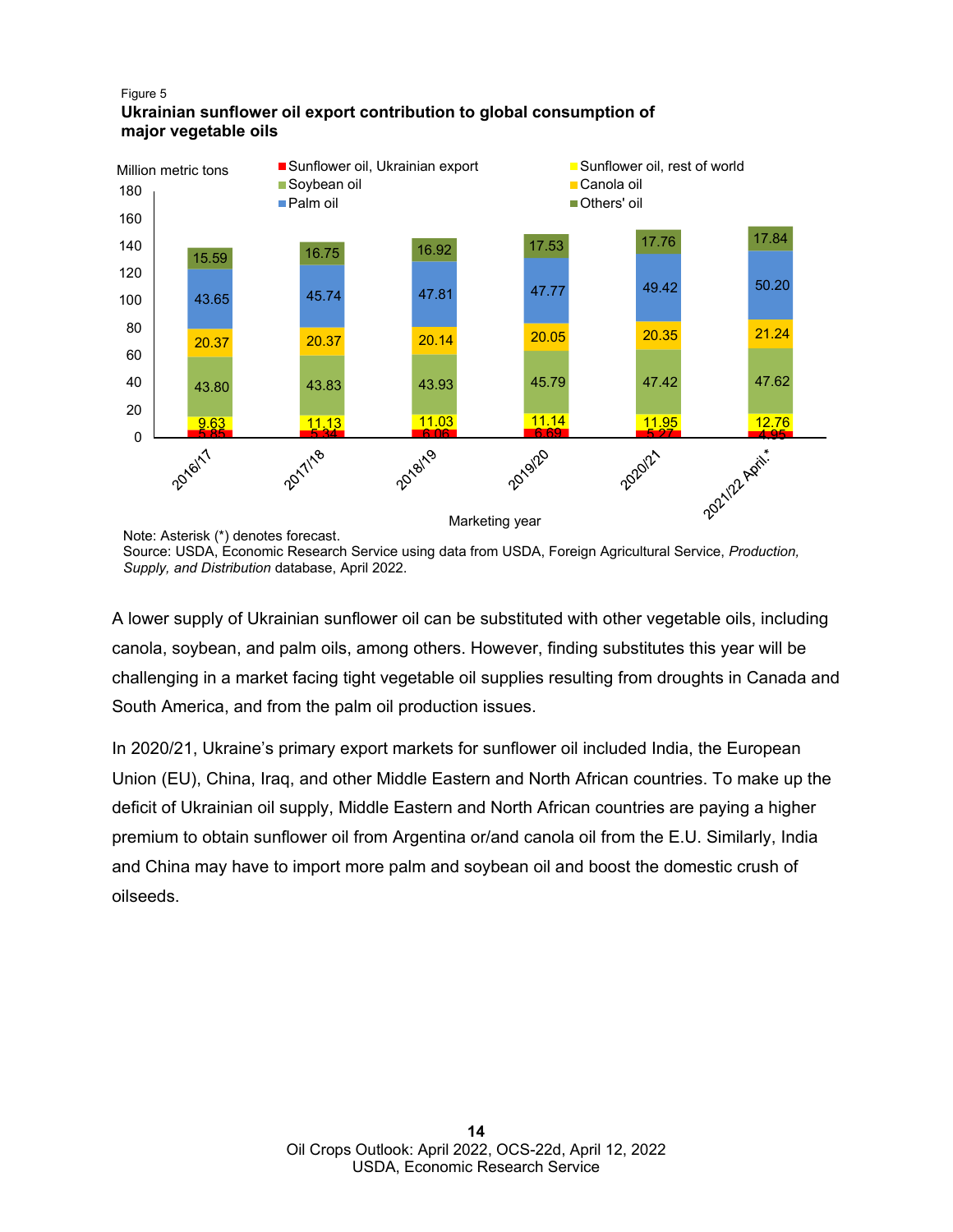Figure 6 **Ukrainian sunflower oil exports by countries in marketing year 2020/21**



Source: USDA, Economic Research Service using data from Trade Data Monitor, April 2022.

Although Ukraine may resume operations in some ports, oilseed crushing operations remain quite uncertain. Exports were revised down this month to 4.95 million tons for 2021/22, compared to 5.3 million last year despite higher sunflowerseed supplies.

## Global Vegetable Oil Stocks

In 2021/22, global vegetable oil stocks are expected to decline to 26.07 million metric tons, the lowest level since 2017/18. Tight vegetable oil stocks are the result of reduced oilseed crops production between 2019 and 2021 in Canada, Europe, Russia, and Ukraine. This year, poor crops in South America and a slow recovery in southeast Asian palm oil output have further extended run-ups in global vegetable oil prices. Thus, the war in the Black Sea region has exacerbated volatility in vegetable oil prices.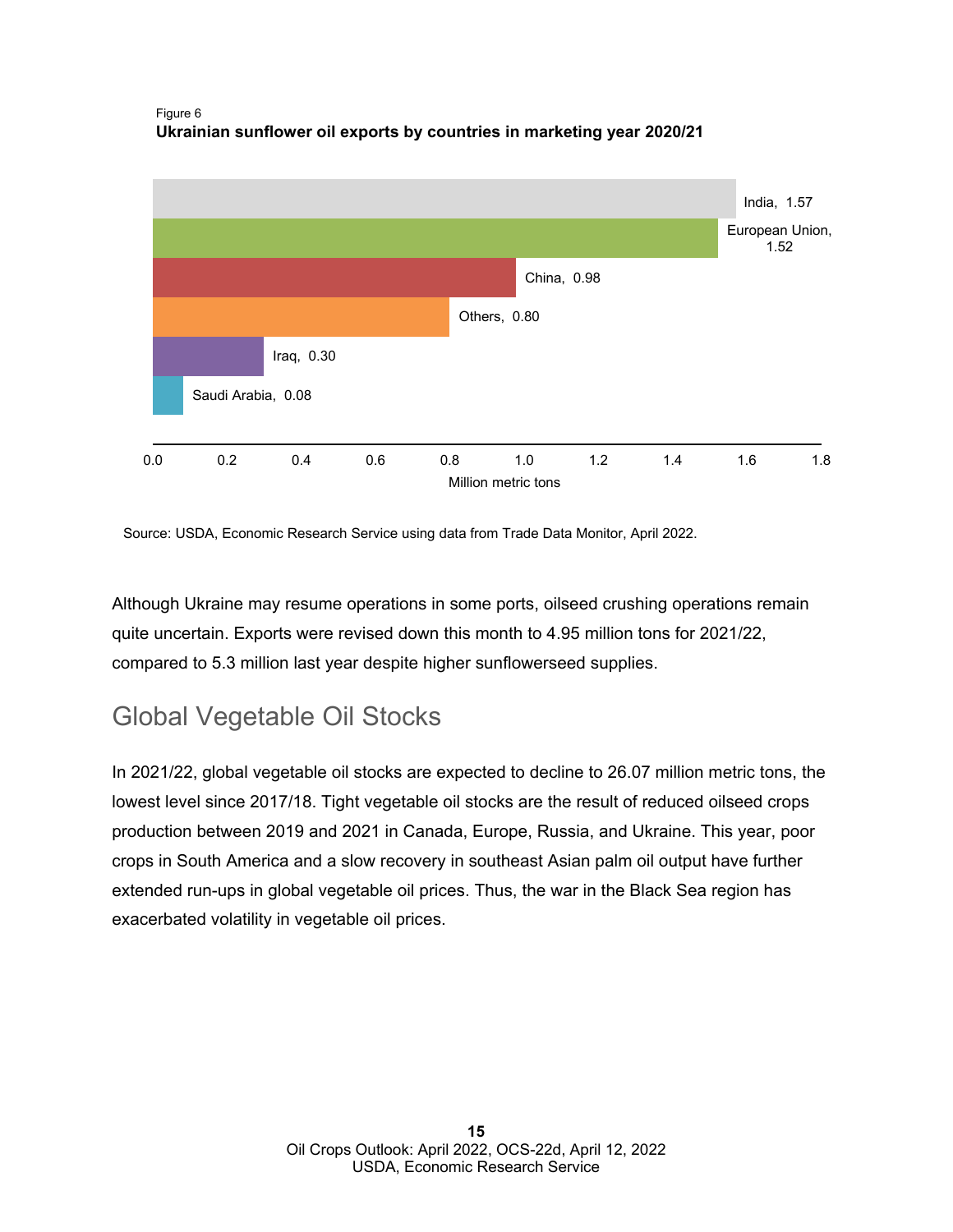### Figure 7 **Global vegetable oils ending stocks as of September 30**

Million metric tons



Note: Asterisk (\*) denotes forecast.

Source: USDA, Economic Research Service using data from USDA, Foreign Agricultural Service, *Production, Supply, and Distribution* database, April 2022.